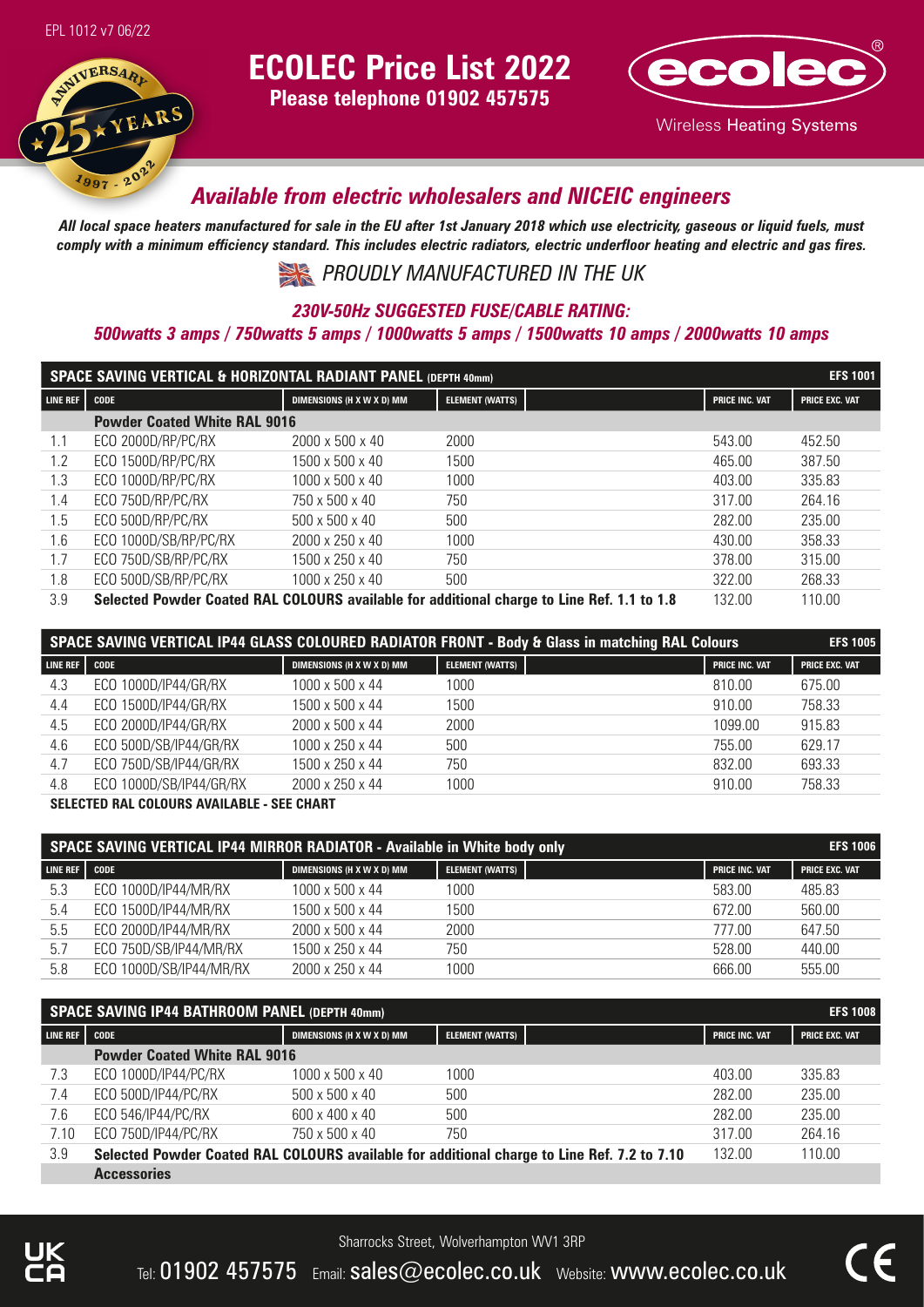EPL 1012 v7 06/22

| <b>RAL 1014 IVORY</b>     | RAL 6019 PASTEL GREEN           | RAL 8004 COPPER BROWN       |
|---------------------------|---------------------------------|-----------------------------|
| RAL 1015 LIGHT IVORY      | RAL 6034 PASTEL TURQUOISE       | RAL 8017 CHOCOLATE BROWN    |
| RAL 5008 GREY BLUE        | <b>RAL 7016 ANTHRACITE GREY</b> | RAL 9001 CREAM              |
| RAL 3003 RUBY RED         | <b>RAL 7024 GRAPHITE GREY</b>   | <b>RAL 9010 PURE WHITE</b>  |
| RAL 5002 ULTRAMARINE BLUE | <b>RAL 7032 PEBBLE GREY</b>     | <b>RAL 9006 SILVER GREY</b> |
| RAL 5015 SKY BLUE         | RAL 7047 TELE GREY 4            | RAL 9005 BLACK              |

| 8.2 | 3mm thick Steel Powder Coated Silver Towel Rail 500mm factory fitted            | 40.00 | 33.33 |
|-----|---------------------------------------------------------------------------------|-------|-------|
| 8.3 | 3mm thick Steel Powder Coated Silver Towel Rail 400mm factory fitted            | 40.00 | 33.33 |
|     | 3mm thick Steel Powder Coated Silver Towel Rail 250mm factory fitted            | 40.00 | 33.33 |
| 8.5 | 3mm thick Steel Powder Coated Silver Towel Rail 500/400/250mm factory fitted x2 | 80.00 | 66.66 |



| 8.7 Adjustable Feet - Pair (8 pcs)                                                                   | 48.00 | 40.00 |
|------------------------------------------------------------------------------------------------------|-------|-------|
| only for use with max radiator height 500mm (must be mechanically fitted to floor by fitter on site) |       |       |





Room temperature sensor fitted inside



Sharrocks Street, Wolverhampton WV1 3RP

Tel: 01902 457575 Email: sales@ecolec.co.uk Website: www.ecolec.co.uk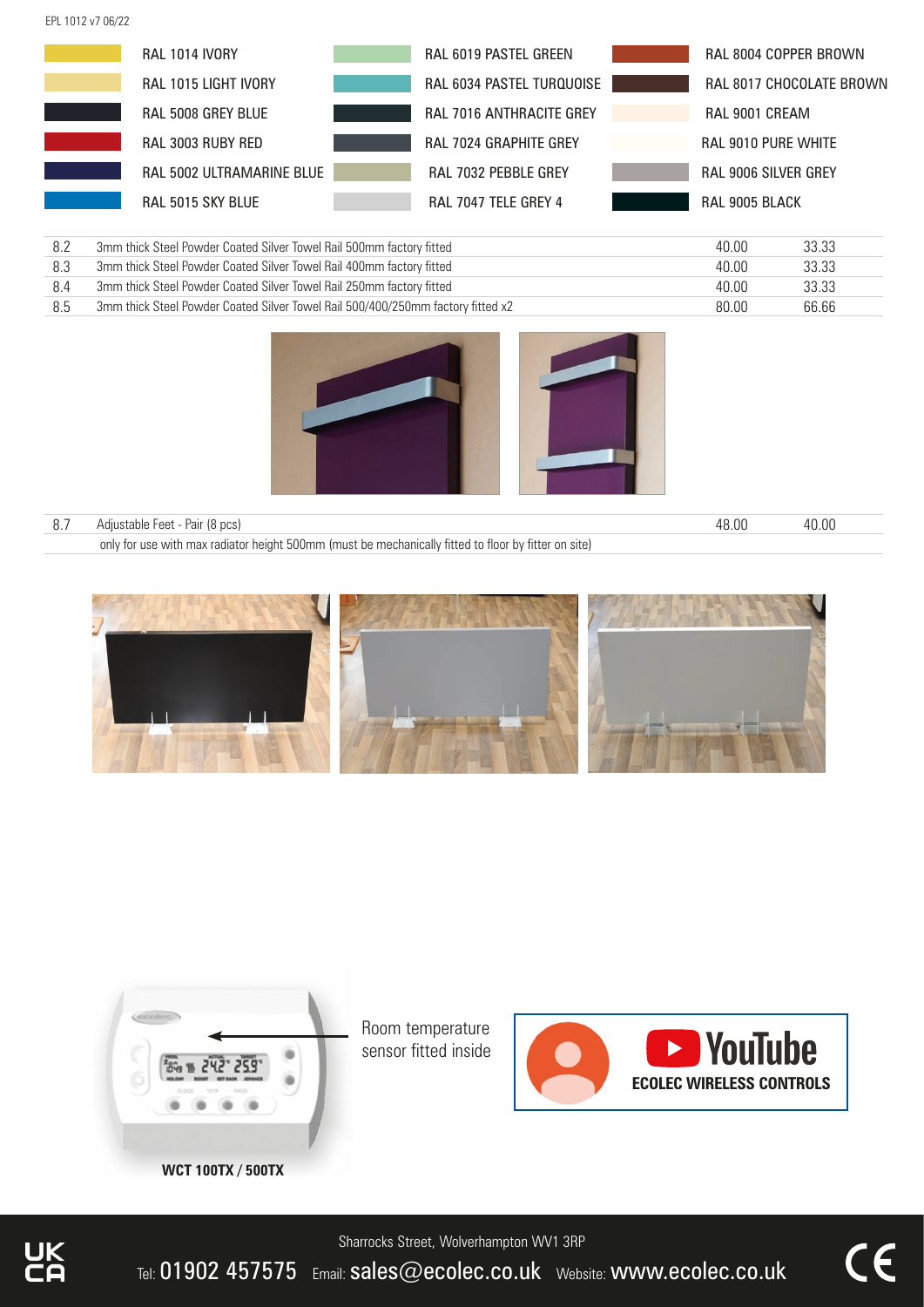| HEALTHCARE 43°C PANEL RADIATORS AS REQUIRED BY HSE (DEPTH 40mm) |                                                                                              |                             |                        |                   |                       | <b>EFS 1054</b>       |
|-----------------------------------------------------------------|----------------------------------------------------------------------------------------------|-----------------------------|------------------------|-------------------|-----------------------|-----------------------|
| LINE REF   CODE                                                 |                                                                                              | DIMENSIONS (H X W X D) MM   | <b>ELEMENT (WATTS)</b> |                   | <b>PRICE INC. VAT</b> | <b>PRICE EXC. VAT</b> |
| 10.1                                                            | ECO 1000DLL/IP44/PC/RX/43                                                                    | $2000 \times 500 \times 40$ | 1000                   | <b>LOW ENERGY</b> | 543.00                | 452.50                |
| 10.2                                                            | ECO 1000DL/IP44/PC/RX/43                                                                     | 1500 x 500 x 40             | 1000                   | <b>LOW ENERGY</b> | 465.00                | 387.50                |
| 10.3                                                            | ECO 500DLL/IP44/PC/RX/43                                                                     | 1000 x 500 x 40             | 500                    | <b>LOW ENERGY</b> | 403.00                | 335.83                |
| 10.4                                                            | ECO 500DL/IP44/PC/RX/43                                                                      | 750 x 500 x 40              | 500                    | <b>LOW ENERGY</b> | 317.00                | 264.16                |
| 10.5                                                            | ECO 250DLL/IP44/PC/RX/43                                                                     | 500 x 500 x 40              | 250                    | <b>LOW ENERGY</b> | 282.00                | 235.00                |
| 10.6                                                            | ECO 250DLL/SB/IP44/PC/RX/43                                                                  | 1000 x 250 x 40             | 250                    | <b>LOW ENERGY</b> | 322.00                | 268.33                |
| 3.9                                                             | Selected Powder Coated RAL COLOURS available for additional charge to Line Ref. 10.1 to 10.6 |                             |                        |                   | 132.00                | 110.00                |

|                 | LOW ENERGY IP44 SAFE TO TOUCH 55°C RADIANT SCHOOL PANEL (DEPTH 40mm)                         |                             |                        |                   |                       | <b>EFS 1013</b>       |
|-----------------|----------------------------------------------------------------------------------------------|-----------------------------|------------------------|-------------------|-----------------------|-----------------------|
| <b>LINE REF</b> | <b>CODE</b>                                                                                  | DIMENSIONS (H X W X D) MM   | <b>ELEMENT (WATTS)</b> |                   | <b>PRICE INC. VAT</b> | <b>PRICE EXC. VAT</b> |
|                 | <b>Powder Coated White RAL 9016</b>                                                          |                             |                        |                   |                       |                       |
| 12.1            | ECO 1000DLL/IP44/PC/RX/55                                                                    | $2000 \times 500 \times 40$ | 1000                   | <b>LOW ENERGY</b> | 543.00                | 452.50                |
| 12.2            | ECO 1000DL/IP44/PC/RX/55                                                                     | 1500 x 500 x 40             | 1000                   | <b>LOW ENERGY</b> | 465.00                | 387.50                |
| 12.3            | ECO 500DLL/IP44/PC/RX/55                                                                     | 1000 x 500 x 40             | 500                    | <b>LOW ENERGY</b> | 403.00                | 335.83                |
| 12.4            | ECO 500DL/IP44/PC/RX/55                                                                      | 750 x 500 x 40              | 500                    | <b>LOW ENERGY</b> | 317.00                | 264.16                |
| 12.5            | ECO 250DLL/IP44/PC/RX/55                                                                     | $500 \times 500 \times 40$  | 250                    | <b>LOW ENERGY</b> | 282.00                | 235.00                |
| 12.6            | ECO 250DLL/SB/IP44/PC/RX/55                                                                  | $1000 \times 250 \times 40$ | 250                    | <b>LOW ENERGY</b> | 322.00                | 268.33                |
| 12.7            | ECO 500DL/SB/IP44/PC/RX/55                                                                   | 1500 x 250 x 40             | 500                    | <b>LOW ENERGY</b> | 378.00                | 315.00                |
| 12.8            | ECO 500DLL/SB/IP44/PC/RX/55                                                                  | $2000 \times 250 \times 40$ | 500                    | <b>LOW ENERGY</b> | 430.00                | 358.33                |
| 3.9             | Selected Powder Coated RAL COLOURS available for additional charge to Line Ref. 12.1 to 12.8 |                             |                        |                   | 132.00                | 110.00                |

**OTHER RAL COLOURS AVAILABLE, ASK FOR A QUOTE SALES@ECOLEC.CO.UK OR PHONE 01902 457575**

| RADIANT CEILING HEATER SYSTEMS (DEPTH 40mm) |                                     |                             |                        |                       | <b>EFS 1018</b>       |
|---------------------------------------------|-------------------------------------|-----------------------------|------------------------|-----------------------|-----------------------|
| LINE REF   CODE                             |                                     | DIMENSIONS (H X W X D) MM   | <b>ELEMENT (WATTS)</b> | <b>PRICE INC. VAT</b> | <b>PRICE EXC. VAT</b> |
|                                             | <b>Powder Coated White RAL 9016</b> |                             |                        |                       |                       |
| 14.5                                        | ECO 1000/CE/RP/PC/RX                | $2000 \times 500 \times 40$ | 1000                   | 543.00                | 452.50                |
| 14.6                                        | ECO 750/CE/RP/PC/RX                 | 1500 x 500 x 40             | 750                    | 465.00                | 387.50                |
|                                             |                                     |                             |                        |                       |                       |

### **DISC HEAT CIRCLE**

| <b>Powder Coated White RAL 9016</b> |                |     |        |        |
|-------------------------------------|----------------|-----|--------|--------|
| 14.16 ECO 250/CIR/RP/PC/RX          | 614mm Diameter | 250 | 444.00 | 366.66 |

#### **ACCESSORIES**

| 14.20 | Anti-Ligature Plate (x2 units)                         | 950 x 100 | 36.00  | 30.00 |
|-------|--------------------------------------------------------|-----------|--------|-------|
| 14.20 | Rear Fixing Plate for Ceiling Joists CEP-01 (x2 Units) |           | -36.00 | 30.00 |
| 14.20 | Anti-Ligature Plate                                    |           | 36.00  | 30.00 |



ECO 500/CE/RP/PC/RX x2 PLATES ECO 1000/CE/RP/PC/RX x4 PLATES